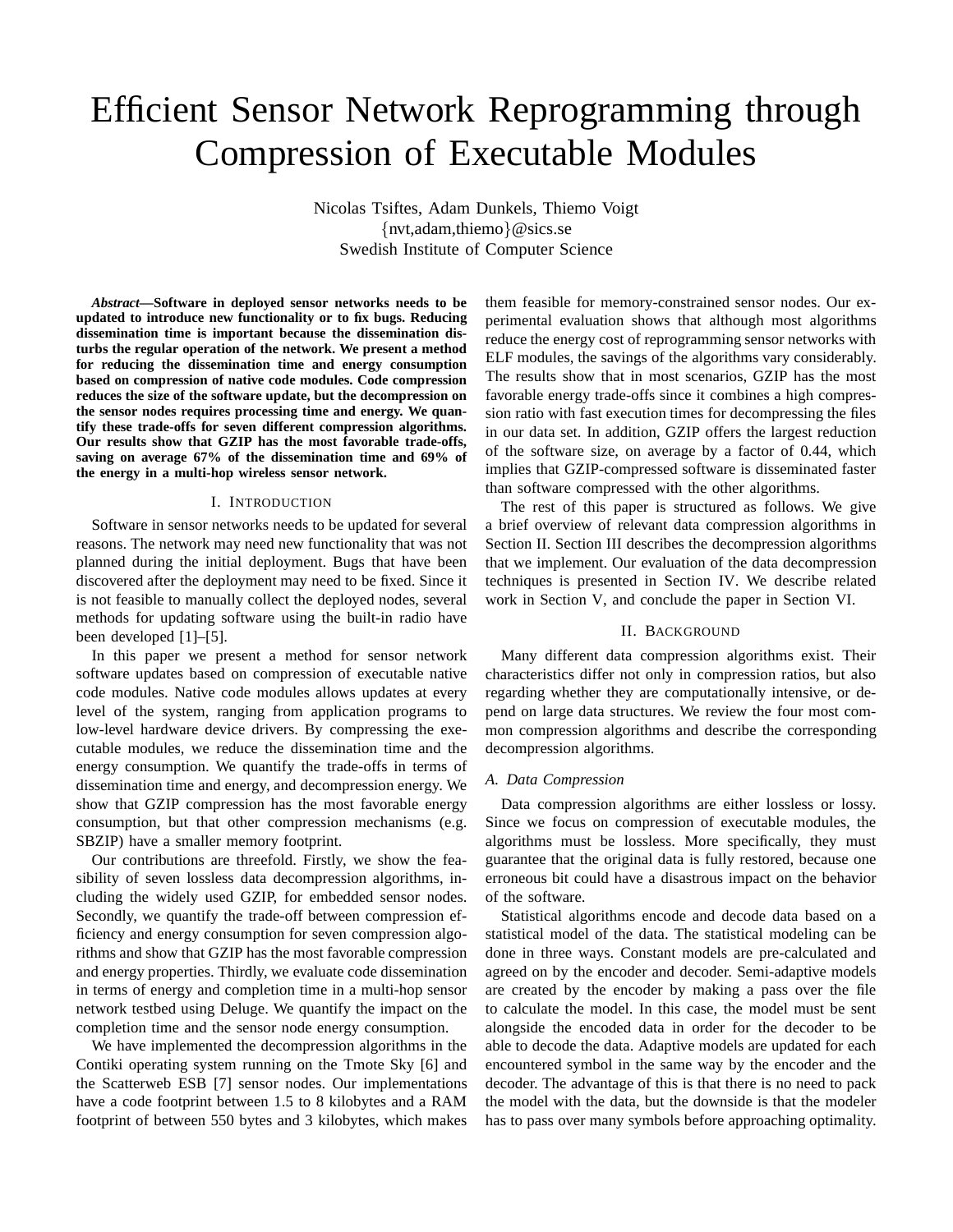The encoder uses the statistical model to compress the symbols with an average code length close to the information entropy. The information entropy of order  $O$  of a random variable  $X$  is defined as  $H(X) = -\sum_{i=1}^{n} p_i \log_2 p_i$ , where *n* is the number of symbols in the alphabet, and  $p_i$  is the probability of the *i*th symbol in the alphabet. The information entropy is a bound for the efficiency of the encoder.

Two different methods of statistical coding are Huffman coding and arithmetic coding. Huffman coding is a greedy algorithm that gives each symbol in the alphabet a value with a length that is an integral number of bits. The codes have unique bit prefixes so that they can be decoded unambiguously. By contrast, arithmetic coding uses a finite-length interval that is narrowed down for each encountered symbol in the input. Each symbol is assigned a sub-interval in proportion to its probability of occurrence in the input data. Once the input data has been processed, the lower end of the final interval becomes the compressed output.

Ziv and Lempel [8] developed two methods for compression commonly known as LZ77 and LZ78. LZ77 is a method for sliding window compression that takes advantage of information available in a history buffer by encoding a string that has been seen previously in the input. A number of variations exist for how this information is encoded. GZIP, for example, uses a pair that describes the backwards distance to an identical string and its length. LZ78 is an algorithm for data dictionary compression. This algorithm is similar to sliding window compression because it also uses references to previously encountered data. In this case, however, a data dictionary is built where the algorithm tries to match current input with an entry in the dictionary, and output the code of the entry.

The Burrows-Wheeler Transform [9] (BWT) performs a reversible transformation on a block of symbols in order to group together similar symbols. The transformation is not used by itself to compress the data, but is instead typically followed by Move-To-Front Coding [10] (MTF) and a statistical coder. The BWT on a string  $S$  of length  $N$  is conceptually a matrix in which row  $i$  contains the string  $S$  rotated  $i$  steps to the left. The rows are then sorted in lexicographic order, and a pair consisting of the last column  $L$  of the sorted matrix, and the row number I of the original string becomes the output.

## *B. Using Data Compression in Memory-Constrained Systems*

Existing data compression applications are typically designed to achieve a high compression ratio on many different types of data in a moderate amount of time. This objective can be accomplished by using large memory areas and complex data structures to store higher order statistical models, transformations, or data dictionaries. Further, the compression algorithms are designed to operate on personal computers and other types of machines that have resources that far exceed the hardware constraints imposed on sensor nodes.

In the context of wireless sensor networks, efficient compression will significantly decrease code dissemination time, as we show in Section IV-C. However, the compression ratio is not necessarily directly related to the energy-efficiency of a compression algorithm. An extended decompression procedure could offset the savings in radio transmissions. The memory access patterns of an algorithm is an additional factor that affects the energy consumption. For example, operations on external flash memory consume considerably more energy than ordinary RAM accesses. Flash memory is typically divided into segments, where it is as costly to write one byte as it is to write a segment of bytes. Therefore, it is beneficial to buffer data in memory until a full segment can be written.

One additional issue that must be considered when adapting compression algorithms to sensor nodes is the extremely limited memory of the nodes. Algorithms that depend on sliding window techniques or large transformation buffers cannot hold all their state in memory, which implies that much of the state must be located in external flash memory. Special considerations must also be made when selecting the internal data representation for the statistical models and the use of I/O buffers. We do not consider compression software that uses higher-order models (e.g. PPMd) or large transformation matrices (e.g. bzip2), because the memory footprints of these algorithms are far beyond what is available in sensor nodes [11]. Another important aspect to consider is that the memory has to be shared between the operating system kernel and the active applications. Consequently the decompression should use significantly less memory than the available memory space of the sensor node.

## III. DECOMPRESSION ALGORITHMS

Sensor network software is typically distributed from a resource-rich data sink where off-the-shelf compression implementations can be used. Hence, we focus on implementing the corresponding decompression algorithms for the very resource-constrained sensor nodes. In order to evaluate the efficiency of using data compression for code distribution in wireless sensor networks, we implement the decompression part of three widely used compression algorithms, namely arithmetic coding, DEFLATE (GZIP), and VCDIFF. We implement these algorithms from scratch because existing implementations of these algorithms are typically designed for computers that have significantly more memory than sensor nodes. To also study the performance and feasibility of using compression based on the Burrows-Wheeler Transform, we have designed and implemented SBZIP for BWT compression and decompression on sensor nodes.

Additionally, we have ported the existing compression algorithms LZARI, LZO1X, and S-LZW to the Contiki operating system. The first two algorithms are for general-purpose compression and work in many operating systems. Their low memory requirements make them viable to adapt directly to sensor nodes with minimal changes. S-LZW [12] is a compression algorithm specifically designed for sensor data.

## *A. SBZIP: BWT Compression for Sensor Nodes*

The Burrows-Wheeler Transform performs optimally when a large set of symbols are grouped together in one trans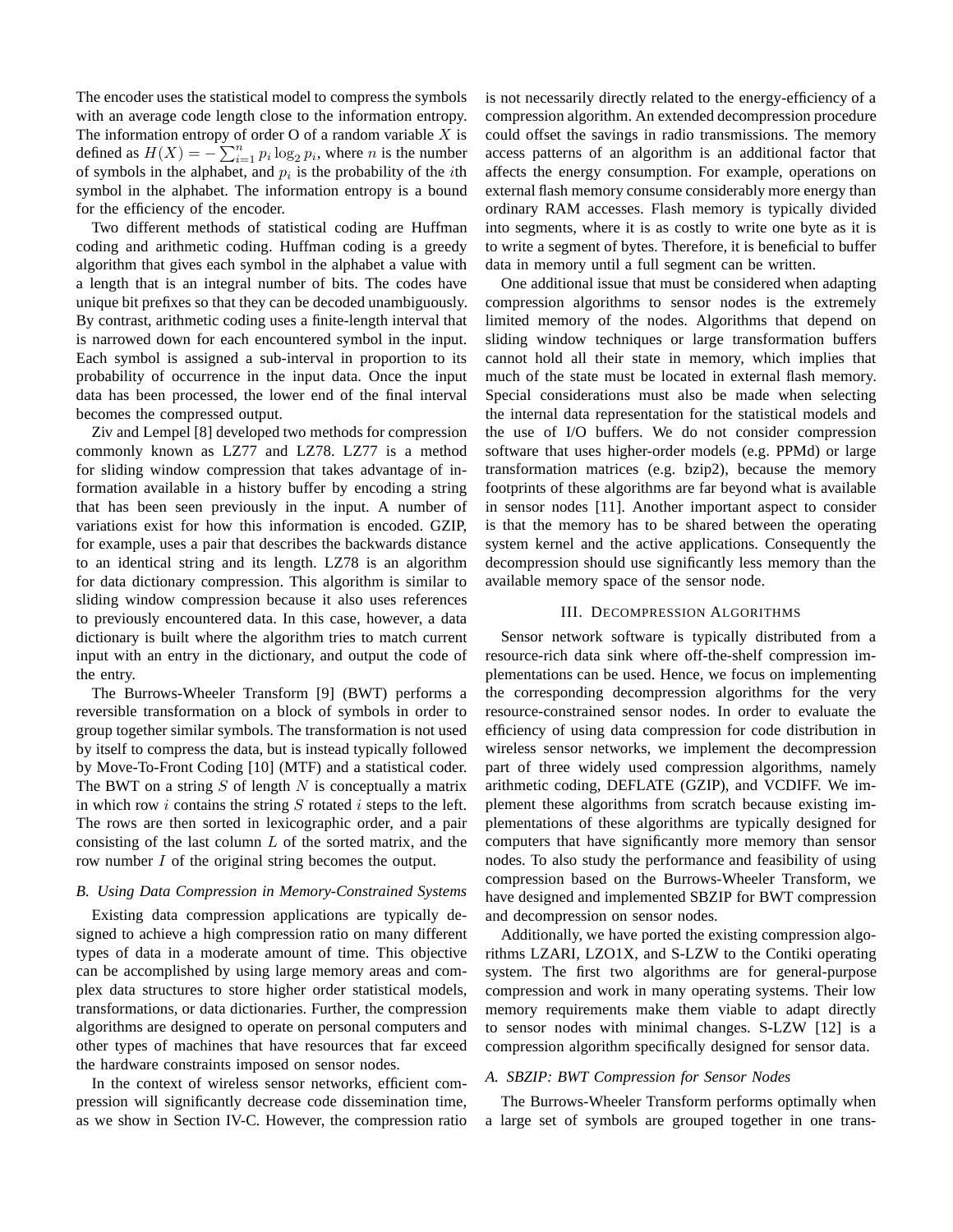formation. On sensor nodes, however, we are restricted to transformations on very small buffers due to the hardware limitations that exist to reduce monetary cost and energy consumptions. In order to evaluate BWT-based compression on sensor nodes, we have designed and implemented the SBZIP compression software (Sensor Block Zip) to operate on resource-constrained sensor nodes. Although SBZIP is based on the BWT algorithm, it differs from existing BWTbased compression software in that we use a 256 byte block size, which is considerably smaller than what available implementations use. For reasons explained in Section II-B, we select a block size that is equal to the external flash memory segment size. The small block size implies that fewer symbols can be grouped together by the BWT transformation, which decreases the achievable compression ratios. Additionally, we have chosen a set of constant Huffman codes to decrease processing time. This is yet another trade-off, but in this case we aim for a reduction in the processing time instead of a higher compression ratio.

Every block is compressed separately with a combination of three algorithms. The first step in the compression process is to do a Burrows-Wheeler transformation on the block. The transformed block is thereafter transformed again with Move-To-Front coding [10], before we do the final Huffman coding. When decompressing, the respective decompression algorithms are performed in the reverse order.

SBZIP generates the Huffman codes with a constant statistical model. This model depends on the premise that for two symbols with integer representations  $S_1$  and  $S_2$ , if  $S_1 < S_2$ , then  $Pr[S_1] > Pr[S_2]$ . The tree for the canonical Huffman codes is constructed with a binary minimum-heap. This method is suitable for memory-constrained sensor nodes because it uses space of order  $O(n)$ , where n in this case is the number of symbols in the alphabet. Once the codes have been generated, they can be stored in static memory to be reused in subsequent calls to the compressor.

The performance bottleneck of the compression is to sort the transformation matrices for all blocks, which we do with insertion sort. BWT is an asymmetric algorithm because the decompression part only needs to sort the characters of a single string, instead of all the permutations of the string. We accomplish this with heapsort, which uses  $O(n \log n)$  time on average and  $O(1)$  space.

By reusing buffers for the stages of the algorithm, SBZIP only needs two main buffers of block size. For each block, the input buffer is first filled with the block data that is read from the external flash memory. The output buffer is where the final stage of the algorithm stores the result. Once the block has been compressed, it is copied from the output buffer to the next output location in the external flash memory.

#### *B. GZIP Decompressor*

In order to quantify how a widely used general-purpose compression algorithm performs on sensor nodes, we have implemented a decompressor for the GZIP standard format [13]. The implementation is made from scratch with an emphasis



Fig. 1. A flowchart of the GZIP decompression algorithm.

on low memory use. The GZIP specification only supports one compression algorithm–DEFLATE [14]. The DEFLATE algorithm divides the compressed data in variable-length blocks. Figure 1 shows a flowchart the DEFLATE operation on each block. The algorithm selects between three methods to use on each block individually based on the characteristics of the input data. Compressed blocks are created with a technique that combines sliding window compression [8] and Huffman Coding [15]. The canonical Huffman codes are prepended in the block in a format that is itself compressed. There are two different Huffman trees: one for literals and one for pairs of distance and length. Another less common method to compress blocks is based on fixed codes. This is inherently the same method as the one above, except that the Huffman codes are hard-wired in the software. We have implemented the fixed Huffman decoding. The third method is to store the block uncompressed. This is only useful when the statistical redundancies in the data are not large enough for the compressor to reduce the size of the output data.

DEFLATE uses a sliding window that can be up to 32 kilobytes large. Because this is much more than the available memory in most modern sensor nodes, the larger part of the window is stored in external flash memory. There is a tradeoff between the amount of memory used in the buffers and the increased energy consumption, because a greater memory use will consequently lead to a smaller probability of having to read from external flash memory. The implementation uses a 256 byte cache stored in RAM to provide fast copying of data that is close in the sliding window. This way we reduce the energy consumption of the decompressor.

The data structure and search method for the Huffman codes greatly affects the execution time of the decompressor. As a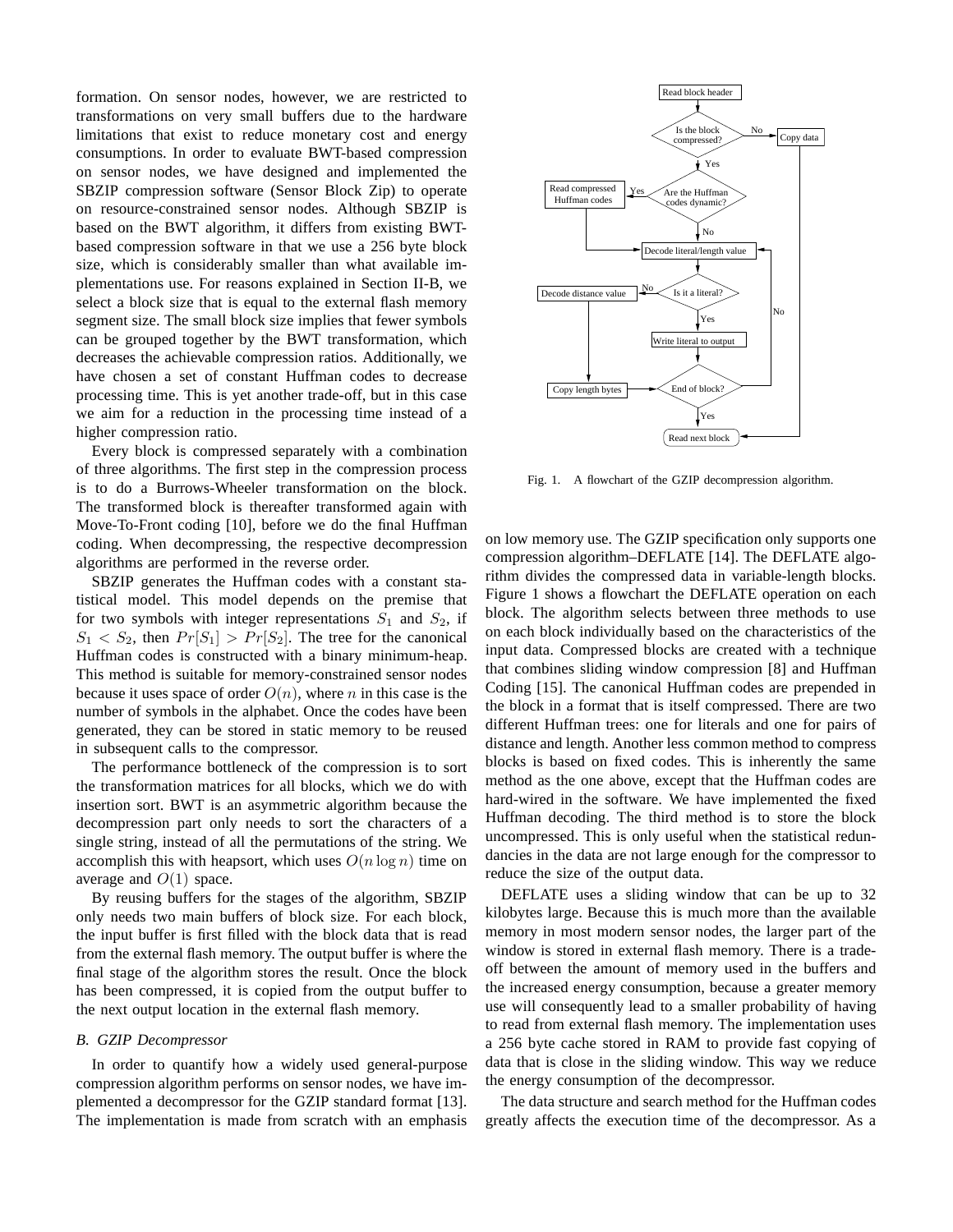compromise between space and speed, our Huffman decoder uses lookup tables for codes that are at most 7 bits long. Longer codes require a time-consuming sequential search.

#### *C. Arithmetic Decoder*

We have implemented an arithmetic decoder with adaptive statistical modeling of order-0. Due to the choice of a simple data model, this implementation requires significantly less memory than the other implementations, but is more computationally intensive. The algorithm is also synchronous, which means that the decoding is approximately as complex as the encoding. Because the integers are of finite length, and the interval ends quickly converge, we use scaling [16] to output bits that are no longer needed for the calculations.

### *D. VCDIFF Decoder*

In order to measure the performance of a file difference method when it is used for standalone compression, we have implemented a VCDIFF [17] decoder for sensor nodes. The VCDIFF format specifies how a description of the difference between two files is stored compactly. A VCDIFF encoder uses Ziv-Lempel sliding window compression and run-length encoding by conceptually concatenating the old and the new version of the file.

VCDIFF can be used for standalone compression by operating on an empty source file. The compression is not as efficient as that of GZIP, however, because it does not use a statistical compression method. Hence, it is possible to compress the deltas further by using a secondary compressor. For our experiments, we use the open source tool Xdelta to generate the VCDIFF files. Xdelta has been shown to be one of the most efficient VCDIFF encoders [18].

We have implemented a VCDIFF decoder for sensor nodes that uses external flash memory of order  $O(m + n)$ , where m is the size of the source file, and  $n$  is the size of the target file. The main part of the decoder's memory footprint is attributed to the address cache of 1554 bytes. The cache is needed to store addresses in a compact manner.

#### IV. EVALUATION

To evaluate data compression for reprogramming sensor networks, we experimentally quantify the dissemination time and energy, the memory footprints, the compression factors, and the execution times of the different algorithms using a testbed of Tmote Sky nodes. We look at two scenarios with the first being a single-hop transfer setup. The purpose of this is to establish a base line of how efficient compression algorithms are when the protocol overhead is minimal. The second scenario is a 16-node multi-hop testbed running the Deluge protocol for distribution of software.

## *A. Experimental Method and Setup*

The experiments are conducted with the six software modules shown in Table I. The selected set includes both applications and operating system modules, i.e., software that actually might be updated in a deployed sensor network.

TABLE I THE SOFTWARE USED TO EVALUATE THE COMPRESSION ALGORITHMS. THE SIZES ARE IN BYTES.

| Name   | ELF file size | Entropy | Description                   |
|--------|---------------|---------|-------------------------------|
| File A | 1548          | 3.62    | Driver for the ds2411 sensor. |
| File B | 2152          | 3.81    | Radio connectivity testing.   |
| File C | 3560          | 4.13    | Trickle [2].                  |
| File D | 4240          | 4.71    | ELF loader.                   |
| File E | 8564          | 4.68    | A converge cast protocol.     |
| File F | 11704         | 4.67    | The uIP TCP/IP stack.         |





Fig. 2. The energy profile of a sensor node when receiving the file F in a single-hop bulk transmission using different compression algorithms. Listening represents the energy consumption of the radio when it is in receive mode.

To measure the energy consumption of the decompression process, we connect a power supply to a circuit consisting of a sensor node and a  $100\Omega$  resistor. The voltage drop is sampled with a digital oscilloscope. The energy consumption  $E_D$  is then given by  $E_D = \frac{V_{in}}{R} \int_0^T v(t) dt$ , where  $V_{in}$  is the input voltage,  $R$  the resistance,  $T$  the total time in which the samples were taken, and  $v(t)$  the voltage at time t. We conduct the experiments on Tmote Sky nodes that are equipped with an MSP430F1611 micro-controller, 10 kilobytes of RAM, 48 kilobytes of internal flash, 1 megabyte of external flash, and a Chipcon CC2420 radio transceiver.

## *B. Single-hop Transmission*

To measure the effect of using compression with a low protocol overhead, we set up an experiment consisting of two Tmote Sky nodes that communicate in a single hop. One node is the code originator and sends the complete file to the other node. We use the reliable unicast bulk transfer protocol provided by the Rime communication stack [19]. We measure the energy consumption of the receiving node using Contiki's energy estimation mechanism [20]. Figure 2 shows that when the communication overhead is very low, the savings are reduced and some of the algorithms are not energyefficient, even when compared to using no compression.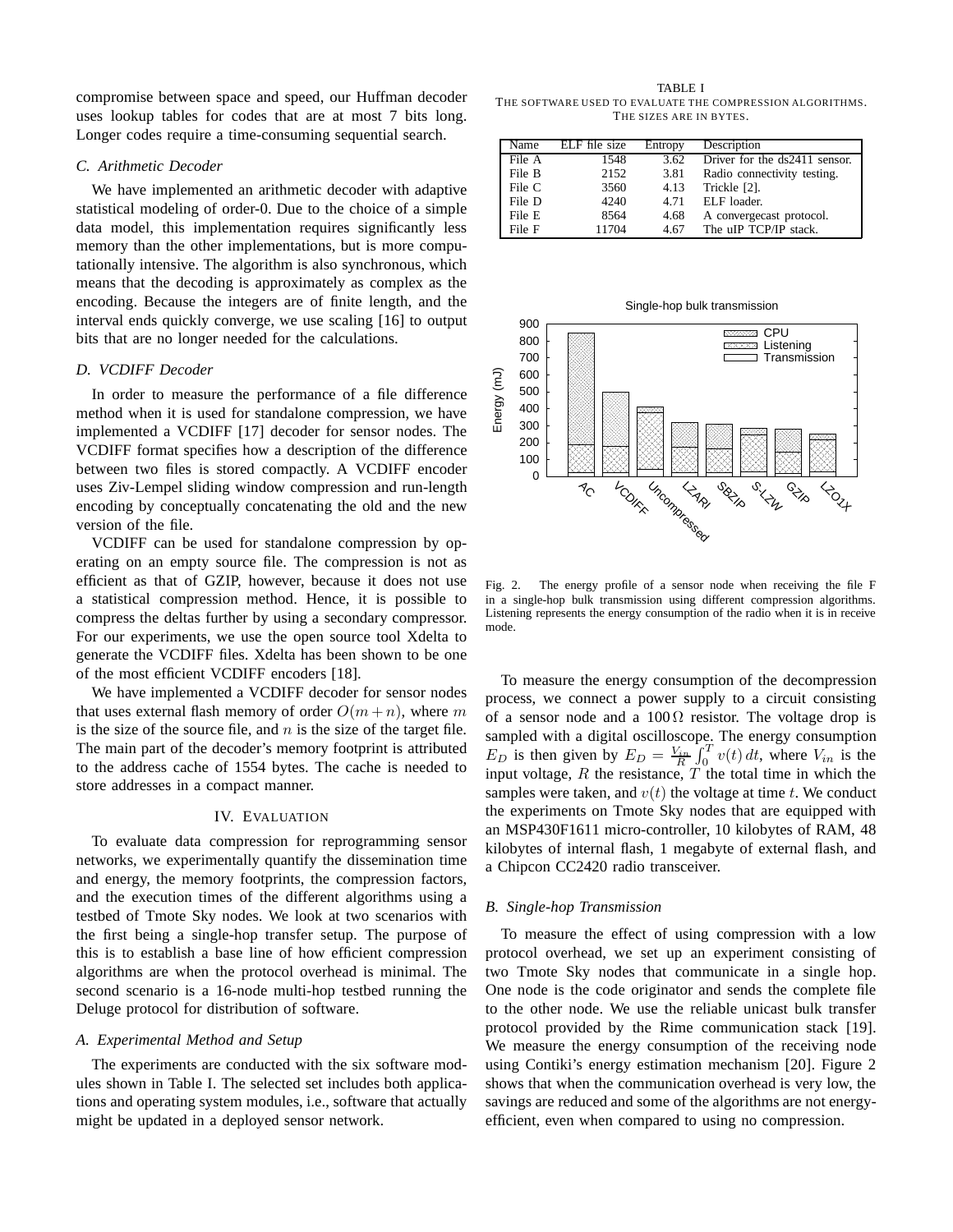TABLE II AVERAGE TIME (S) AND ENERGY (MJ) USED FOR DISSEMINATION WITH DELUGE IN A 16-NODE MULTI-HOP TESTBED.

| Algorithm    | File size | Time | Energy consumption |
|--------------|-----------|------|--------------------|
| Uncompressed | 5259      | 556  | 16609              |
| LZO1X        | 3403      | 364  | 10914              |
| GZIP         | 2297      | 185  | 5191               |

## *C. Data dissemination in a multi-hop network*

In multi-hop sensor networks, the code distribution process is affected by a range of variables that are non-trivial to model or simulate accurately. This includes the interaction between different network layers, such as MAC protocols, transport protocols, and routing, but also the effects of the shared broadcast medium and collision rates. To obtain a holistic view over the code distribution and the impact of data compression, we use a sensor network testbed of 16 Tmote Sky nodes using the Contiki operating system. The maximum number of hops is four. The radio medium access is controlled according to the X-MAC [21] protocol with a 10% duty cycle, as is currently the default in Contiki. All nodes run the Deluge protocol [4] for data dissemination. Deluge uses a set of constants to steer the behavior of the protocol. We set these constants as follows:  $S_{nkt} = 32$ ,  $S_{nage} = 128$ ,  $\omega = 8$ ,  $\lambda = 2$ ,  $\tau_l = 2$ , and  $\tau_h = 32$ . For the measurement we compare the two most efficient algorithms in a single-hop transfer (Section IV-B with the base case of using uncompressed code.

*1) Dissemination Time:* Short data dissemination times are either critical or desirable depending on the type of sensor network deployment. A prolonged dissemination phase disturbs the network operation considerably because of the flooding nature of data dissemination protocols. An example of this is in the emerging area of building automation [22] where expensive equipment is controlled using wireless sensor networks. Experiments by Hui and Culler [4] show a close to linear growth of data dissemination time in relation to the data size when using Deluge. Data dissemination protocols cannot have data rates close to the capacity of the medium because of broadcast transmission on a single channel, and suppression delays. Deluge restricts a sending node to only send one page at a time. Thus, nodes that request another page will have to wait for the transfer of the complete page to finish. As expected, the results in Table II show that the time reduction is larger than the compression factor. The efficient compression of GZIP gives 67% shorter dissemination time in our multihop testbed. The dissemination of the LZO1X files requires significantly more time, and saves only 34.6%.

*2) Dissemination Energy:* We use Contiki's software-based energy estimation mechanism [20] on every node to determine the lowest, the average and the highest energy consumption for the nodes. The transfer energy measurement is started when a node receives a Deluge profile message for a new version of a file. Once all new Deluge pages have been received, the measurement is stopped. The on-line energy estimator is then used to calculate the cumulative time of the activities



Fig. 3. Comparison of the compression ratios. The files are ordered by size with the smallest on the left side.

of the components on the sensor node. These are multiplied by electrical current of each component, respectively, and our voltage supply to the Tmote Sky, which is 3 V. The resulting times shown in Table II correlate much with the time. This is because the idle listening of the radio is the key contributor to the energy consumption. Due to the compression efficiency of GZIP, the small amount of bytes that must be disseminated also results in a reduction of approximately  $2/3$  of the energy consumed when using no compression.

## *D. Compression Factors*

Dynamically linkable modules in the ELF format [23] typically contain statistical redundancies in the most significant sections which contain instructions, data, relocation, and symbols. For example, in many instruction formats, a small set of instructions are likely to occur much more often than others (e.g., a stack operation compared with an operation that writes to a control register). The string table and symbol table usually contain English words, in which certain letters and sequences are much more common than others. Therefore they can be compressed efficiently [24]. The results obtained from measuring the information entropy of the test files are shown in Table I. The average of 3.89 indicates that a compression of approximately 50% can be achieved by an efficient compression software. This is confirmed by the results in Table III.

Figure 3 shows that GZIP has the highest compression ratios of all algorithms for almost all files. SBZIP performs slightly better than most of the other algorithms despite using a very small block size for the BWT. As expected, LZO1X that is optimized for speed rather than high compression ratio has the lowest compression ratio of the algorithms in this experiment.

## *E. CELF Compression*

CELF [1] is an executable software format that, unlike ELF, is designed for 16-bit computing architectures. The purpose of CELF is to remove redundant space in the 32-bit data fields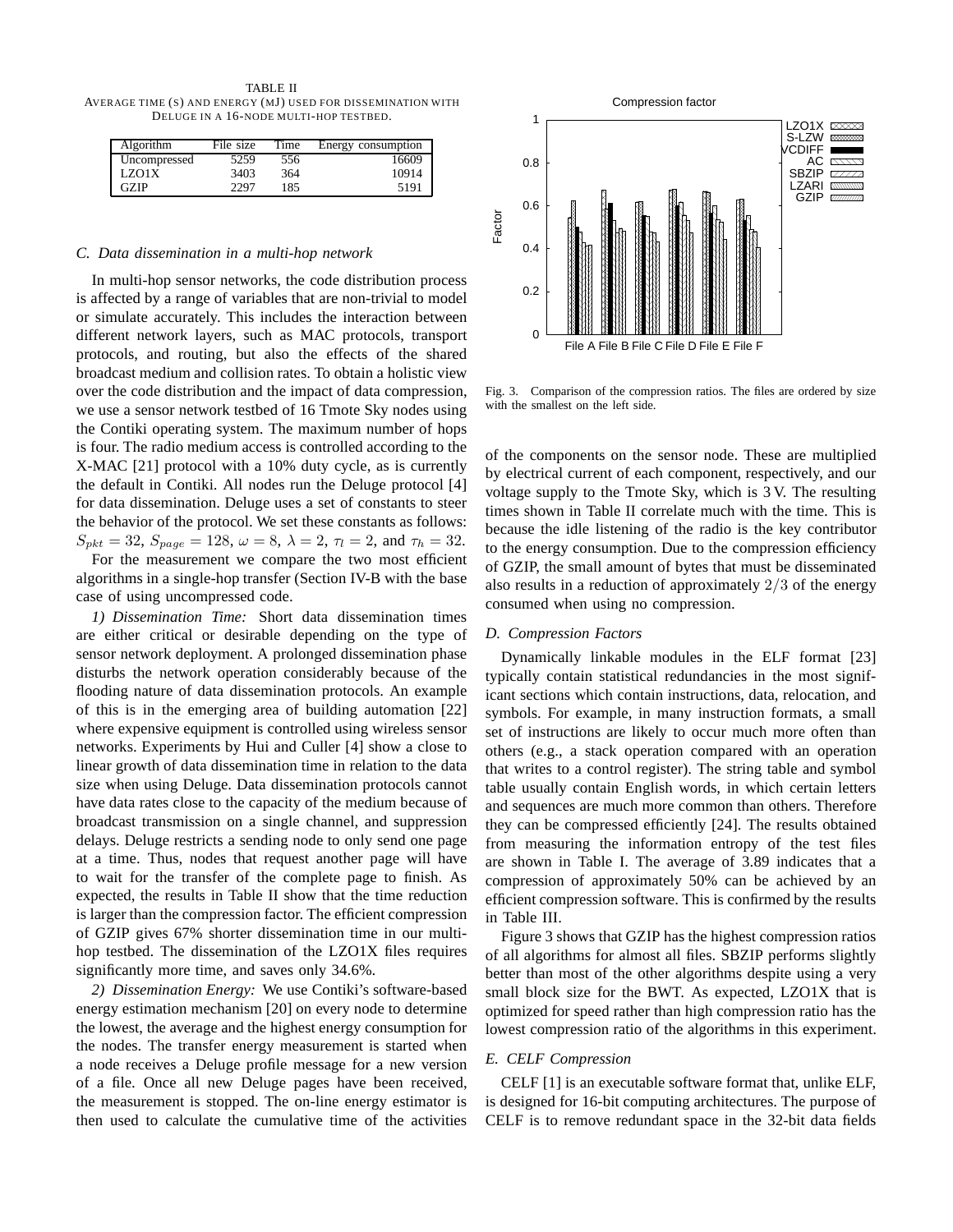COMPRESSED FILE SIZES (IN BYTES) OF THE DIFFERENT ALGORITHMS. THE VCDIFF FILES HAVE BEEN GENERATED WITH THE XDELTA3 SOFTWARE.

| File    | Original size | AC    | GZIP  | . ZARI | LZO1X | S-LZW | <b>SBZIP</b> | VCDIFF |
|---------|---------------|-------|-------|--------|-------|-------|--------------|--------|
| File A  | 1308          | 740   | 645   | 641    | 844   | 816   | 664          | 777    |
| File B  | 2176          | 1146  | 1037  | 1066   | 1447  | 1274  | 1020         | 1316   |
| File C  | 3560          | 1961  | 1542  | 1694   | 2200  | 2203  | 1704         | 1977   |
| File D  | 4240          | 2617  | 2014  | 2255   | 2860  | 2873  | 2360         | 2551   |
| File E  | 8564          | 5147  | 3789  | 4494   | 5720  | 5681  | 4583         | 4853   |
| File F  | 11704         | 6492  | 4754  | 5623   | 7345  | 7379  | 5714         | 6236   |
| Average | 5259          | 3017  | 2297  | 2629   | 3403  | 3371  | 2674         | 2952   |
| Savings |               | 42.6% | 56.3% | 50.0%  | 35.2% | 36.0% | 49.1%        | 43.9%  |

TABLE IV THE AVERAGE FILE SIZES IN RELATION TO THE ORIGINAL FILES WHEN COMPRESSION IS USED ON CELF FILES, COMPARED WITH USING IT ON ELF FILES.

| Program       | Compressed CELF | Compressed ELF |
|---------------|-----------------|----------------|
| AC            | 49.7%           | 57.4%          |
| <b>GZIP</b>   | 39.5%           | 43.7%          |
| <b>LZARI</b>  | 43.3%           | 49.9%          |
| <b>LZO1X</b>  | 52.9%           | 64.7%          |
| S-LZW         | 54.9%           | 67.0%          |
| <b>SBZIP</b>  | 44.9%           | 50.9%          |
| <b>VCDIFF</b> | 48.9%           | 56.1%          |

of the ELF format. After compilation, the ELF files produced by a compiler can be converted to CELF.

A conversion to CELF increases the average entropy of the files in the test set to 5.65. The reason for this is that a large number of null bytes are removed. Uncompressed CELF reduces the files to 66.6% of their original size. We have examined whether compression in combination with CELF yields considerably better results than using compression alone. The results in Table IV show that the file sizes are reduced more if they are first converted to CELF prior to compressing them, but the reduction is on the order of 10% for GZIP. Hence, the specific redundancies that CELF removes are almost as effectively removed by the compression algorithms.

The greatest benefit of converting the files to CELF first is drawn by LZO1X. Thus, the high energy-efficiency of LZO1X, as shown in Section IV-B, can be improved substantially by converting the software to CELF before compressing it. The benefit of CELF, however, is limited to modules stored in the ELF format, whereas general-purpose data compression algorithms have the advantage of yielding slightly larger savings without being dependent on the software object format. GZIP also achieves the best compression on other types of software formats. For example, GZIP compresses a binary image of the TinyOS Blinker application stored in IHEX format to 27.8% of its original size.

#### *F. Energy Model*

The energy cost for the reprogramming process with dynamically linkable modules has previously been modeled as

$$
E = E_p + E_s + E_l + E_f, \tag{1}
$$

where  $E_p$  denotes the energy used for receiving and sending the file.  $E_s$  is the energy required to store the file in external flash memory,  $E_l$  is the energy consumed by the linking process, and  $E_f$  is the energy used for writing the linked software in internal flash memory [1]. In this model,  $E_p$  is the most significant term because of the expensive radio operations. The cost of transferring the data is further magnified by the overhead of the chosen code propagation protocol. For the following calculations, the terms  $E_l$  and  $E_f$  can be disregarded since they do not affect the performance of the compression stage, and are equal in both models. A simplified model for estimating the energy consumption  $E_C$  with the effects of using data compression can be specified as

$$
E_C = rE_p + (1+r)E_s + E_D + E_l + E_f, \tag{2}
$$

where  $E_D$  is the energy consumed for decompressing the file, and  $r$  represents the compression factor. Both of these terms depend entirely on the algorithm of choice and the file to be compressed. By subtracting  $E_C$  from  $E$ , we obtain the energy saved (or lost), denoted as S, from the use of data compression as

$$
S = E - E_C = (1 - r)E_p - rE_s - E_d.
$$
 (3)

*1) Decompression Energy:* We have measured the energy consumption for decompressing the files in the data set with a digital oscilloscope. The results are shown in Table V. Although the lower compression ratio of LZO1X implies that it has more bytes to decompress, it executes significantly faster than the other algorithms because it has been optimized for speed. In most scenarios, GZIP consumes less energy than the other algorithms due to the relatively fast execution (Section IV-G) and a low current draw. Figure 4 shows how the current is affected when decompressing File F in the test set with the GZIP decompressor. The effects of reading or writing to external flash have a marginal impact on the current draw, compared with the activity of the micro-controller. The energy cost of the arithmetic decoder is negatively affected by symmetry of the arithmetic coding algorithm and the slow symbol searches in the implementation.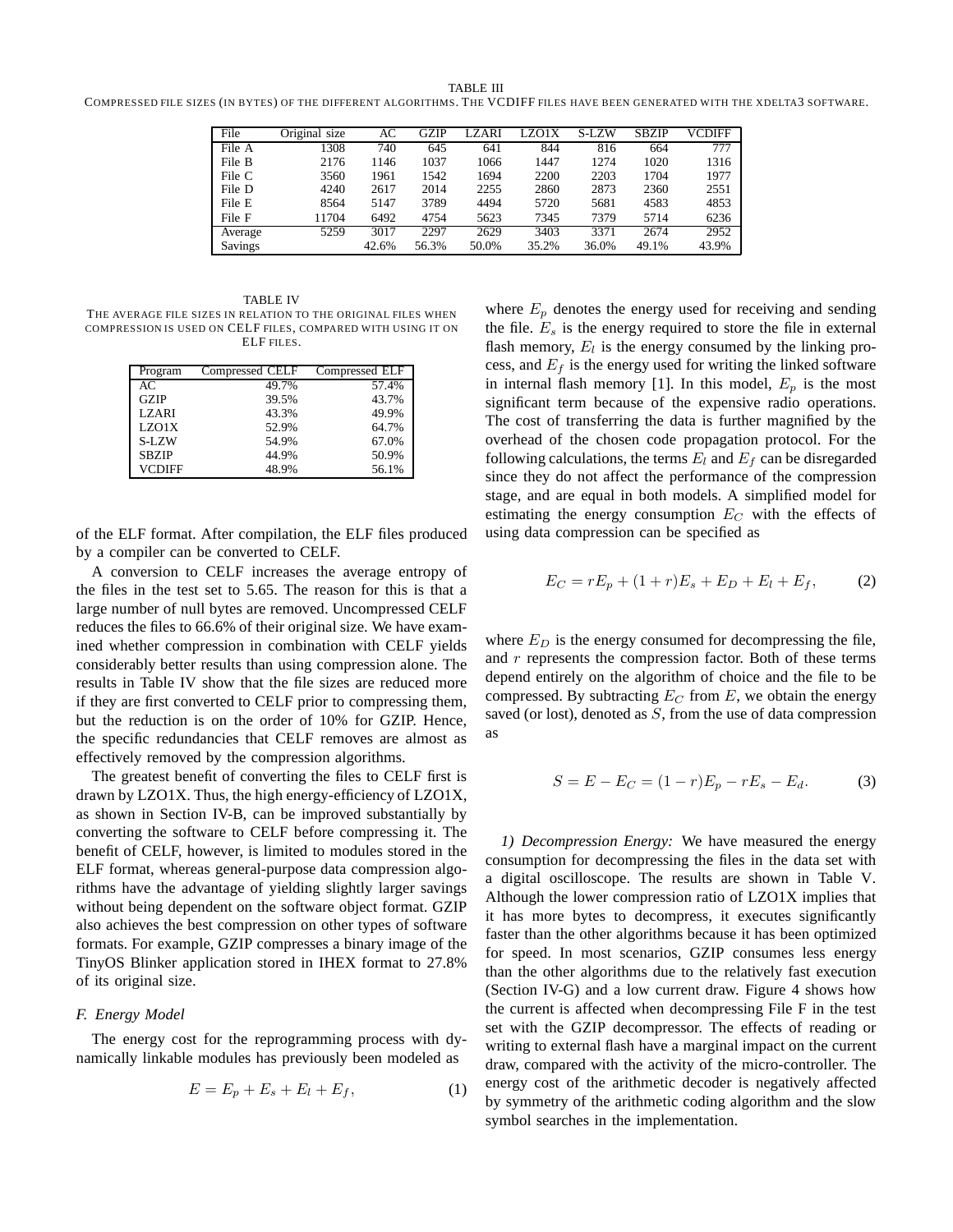TABLE V THE ENERGY  $E_D$  (IN MJ) REQUIRED FOR DECOMPRESSING THE FILES IN THE DATA SET WITH DIFFERENT ALGORITHMS.

| File    | АC    | GZIP  | LZARI | LZO1X | S-LZW | <b>SBZIP</b> | VCDIFF |
|---------|-------|-------|-------|-------|-------|--------------|--------|
| File A  | 72.9  | 11.9  | 31.6  | 2.1   | 3.0   | 38.0         | 34.5   |
| File B  | 113.4 | 22.9  | 58.1  | 3.7   | 4.2   | 58.2         | 57.8   |
| File C  | 188.9 | 35.4  | 91.3  | 5.8   | 6.7   | 98.0         | 93.4   |
| File D  | 247.2 | 49.6  | 112.8 | 6.9   | 8.7   | 134.2        | 111.0  |
| File E  | 501.1 | 96.3  | 220.9 | 13.8  | 15.4  | 266.4        | 222.9  |
| File F  | 645.6 | 124.0 | 295.8 | 18.6  | 22.1  | 341.1        | 308.3  |
| Average | 294.9 | 56.7  | 135.1 | 85    | 20.0  | 156.0        | 138.0  |



Fig. 4. Current consumption of the GZIP decompressor when decompressing File F repeatedly on the MSP430F1611 micro-controller. The spike before each iteration is caused by blinking the LEDs, and the low points are caused by having the process wait for a timer.



Fig. 5. Execution times for decompression of the files in the data set. Measured on the MSP430F1611 processor.

# *G. Execution Times*

A long-running decompression process causes the CPU to be in active mode and consume energy that in some cases can be larger than the radio energy savings. Hence, to minimize the on-board energy consumption not caused by the radio, it is important that the decompression is fast.

We have measured the execution times by decompressing the files in the test set five times with each algorithm and then calculated the average of the execution times. Figure 5 demonstrates that the execution times vary greatly depending on the algorithm.

The fastest algorithm is the LZO1X because it only performs simple computations for each input byte. GZIP gives a high performance, even though it does both Huffman decoding and uses a sliding window to copy from. The high speed of the GZIP decompression can be attributed partly to the copying from the sliding-window, which reduces the number of symbols to decode. The more computationally intensive arithmetic decoder is clearly the slowest algorithm, because of the slow search that is required to find a symbol within a given interval. SBZIP is slower than most of the other algorithms mainly because of the block sorting.

Even though the execution times are several seconds on average for most of the algorithms, the decompression does not necessarily have to monopolize the micro-controller. The Contiki operating system provides the possibility to execute the applications in separate threads that can yield the control back to the scheduler at arbitrary points [25].

#### *H. Memory Footprints*

Sensor nodes are typically constrained with memory ranging from 1 to 10 kilobytes, and internal flash memory that is an order of magnitude larger. The memory space is shared with the operating system kernel and a set of processes. For this reason it is important that the decompression software is optimized to use significantly less memory than what is available on the nodes.

The code size and memory footprints of each of the implementations are shown in Table VI. The code size represents the ELF  $.text$  section size that is stored in internal flash memory when the file has been dynamically linked. The memory footprint is the sum of the static memory, the maximum stack memory, and the maximum heap memory that is used while decompressing data. The results show that several of the algorithms have memory footprints that exceed the available memory in the more resource-constrained sensor nodes such as the ESB. On the other hand, the Tmote Sky has considerably more memory than what is required to execute all of the decompression applications. The smallest implementation in both metrics is the arithmetic decoder. The decompression of AC is computationally intensive, but the memory requirements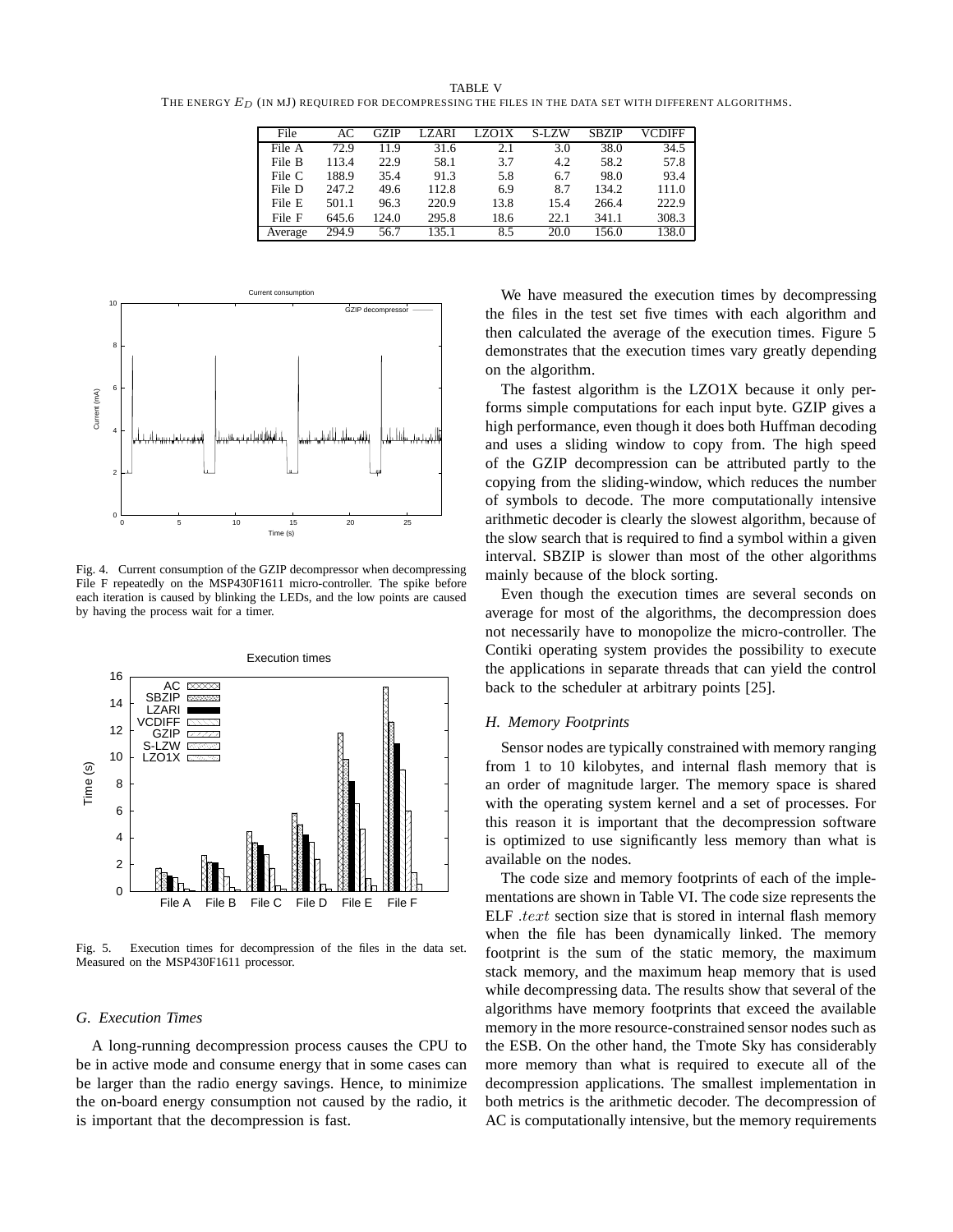TABLE VI MEMORY AND CODE SIZES (IN BYTES) FOR THE PROGRAMS.

| Program       | Memory footprint | Code size |
|---------------|------------------|-----------|
| AC            | 552              | 1424      |
| <b>VCDIFF</b> | 1623             | 2890      |
| <b>SBZIP</b>  | 1645             | 4358      |
| LZO1X         | 2211             | 5146      |
| GZIP          | 2357             | 7696      |
| S-LZW         | 2618             | 2564      |
| LZARI         | 2983             | 2328      |

are low enough to make it feasible for the ESB. The S-LZW memory footprint is 2618 bytes when a dictionary of 512 entries is used, and every additional entry requires four bytes [12].

## *I. Summary of the Results*

GZIP provides the highest compression ratio with the implication that it reduces the radio dissemination energy the most. However, our decompression implementation for GZIP takes longer time to decompress a file than both LZO1X and S-LZW. This makes the energy trade-off less favorable when the energy consumption on average for radio communication is low.

In a single-hop transfer, LZO1X is slightly more energyefficient than GZIP. This is because of the optimized decompression algorithm in LZO1X, and the low communication overhead. S-LZW is comparable with LZO1X in terms of compression factor and energy consumption, but S-LZW saves less energy in all our measurements. However, when the software is disseminated in a multi-hop network with Deluge, GZIP is significantly more time and energy efficient. In this type of setting where the communication overhead is large, the compression factor of the algorithm is more important than the decompression time on each node.

SBZIP has a slightly higher energy consumption in the single-hop transmission experiment than S-LZW, but has the advantages of having a significantly smaller memory footprint and a higher compression ratio. LZARI has similar results with SBZIP in most of our measurements. However, it requires the largest memory footprint. The arithmetic coder's memory footprint is only a fraction of the others', which makes it feasible to use on more resource-constrained platforms, despite being less energy-efficient.

#### V. RELATED WORK

Due to the importance of being able to reprogram sensor networks, researchers have investigated into modular operating systems such as Contiki [25] and SOS [3] where one of the main arguments for modularity and dynamic code updates is that in a system statically linked at compile time "code updates become more expensive since a whole system image must be distributed" [3].

Furthermore, a number of energy-efficient code distribution mechanisms have been developed, including Deluge [4], Trickle [2] and MOAP [26]. An orthogonal line of investigation has been into methods for reprogramming sensor nodes using image replacements [27], virtual machines [28], version deltas [5], [29]–[31], and dynamically linkable modules [1].

The use of run-time dynamic linking of ELF modules has received attention [1] and both the Contiki [25] and Mantis [32] operating systems now provide dynamic linking based on the ELF format. ELF is also the default object file format produced by the GCC utilities and a number of standard software utilities for manipulating ELF files exist [1]. Dynamically linkable software stored in the ELF format is however quite large compared with pre-linked modules. Since the radio energy consumption of sensor nodes is typically an order of magnitude higher than that of the micro-controller [33], distributing relatively large files to all sensor nodes in a network is not energy-efficient. Dunkels et al. have for this reason provided a more compact alternative to ELF called CELF, Compact ELF [1]. Our work focuses on the compression of files in these two code formats.

Several lossless general-purpose compression programs have been evaluated in terms of energy efficiency by Barr and Asanović [11]. They also examine some of the tradeoffs between compression ratio and energy efficiency. The experiments were made on a StrongARM SA-110 system, which has a processor running at a clock rate of 233 MHz and 32 megabytes of memory. In contrast with their work, we explore algorithms that must be feasible for typical sensor nodes, which may have a 16-bit MSP430 processor and approximately 10 kilobytes of memory. In particular, this paper evaluates the energy-savings that can be obtained when compressing software modules.

Lekatsas and Wolf [34] propose two algorithms for machine code compression in embedded systems, Semiadaptive Markov Compression (SAMC) and Semiadaptive Dictionary Compression (SADC). Their experimental evaluation shows that their algorithms have compression ratios similar to the Unix tool *compress*, but lower than GZIP. Our paper differs from their work because we compress all segments in the executable file, which include data, relocation information, symbol tables, and string tables in addition to machine code.

Sadler and Martonosi have developed the Sensor LZW (S-LZW) algorithm for compressing sensor data [12]. S-LZW is a modification of the LZW algorithm that has been tailored for sensor nodes. They measure the energy consumption and find that their method can save substantial amounts of energy. They also discuss some of the implementation issues with the sensor nodes. Furthermore, they compare small variations of S-LZW that use different dictionary sizes and also a data transformation method. This paper differs from their work because we are mainly concerned with decompression of software. The sensor data that they use for their evaluation is considerably more compressible than ELF modules.

## VI. CONCLUSIONS

Compressing native code modules is a time and energy efficient approach to reprogram sensor networks. The time reduction when using the Deluge protocol in a multi-hop network is significant when an efficient compression algorithm such as